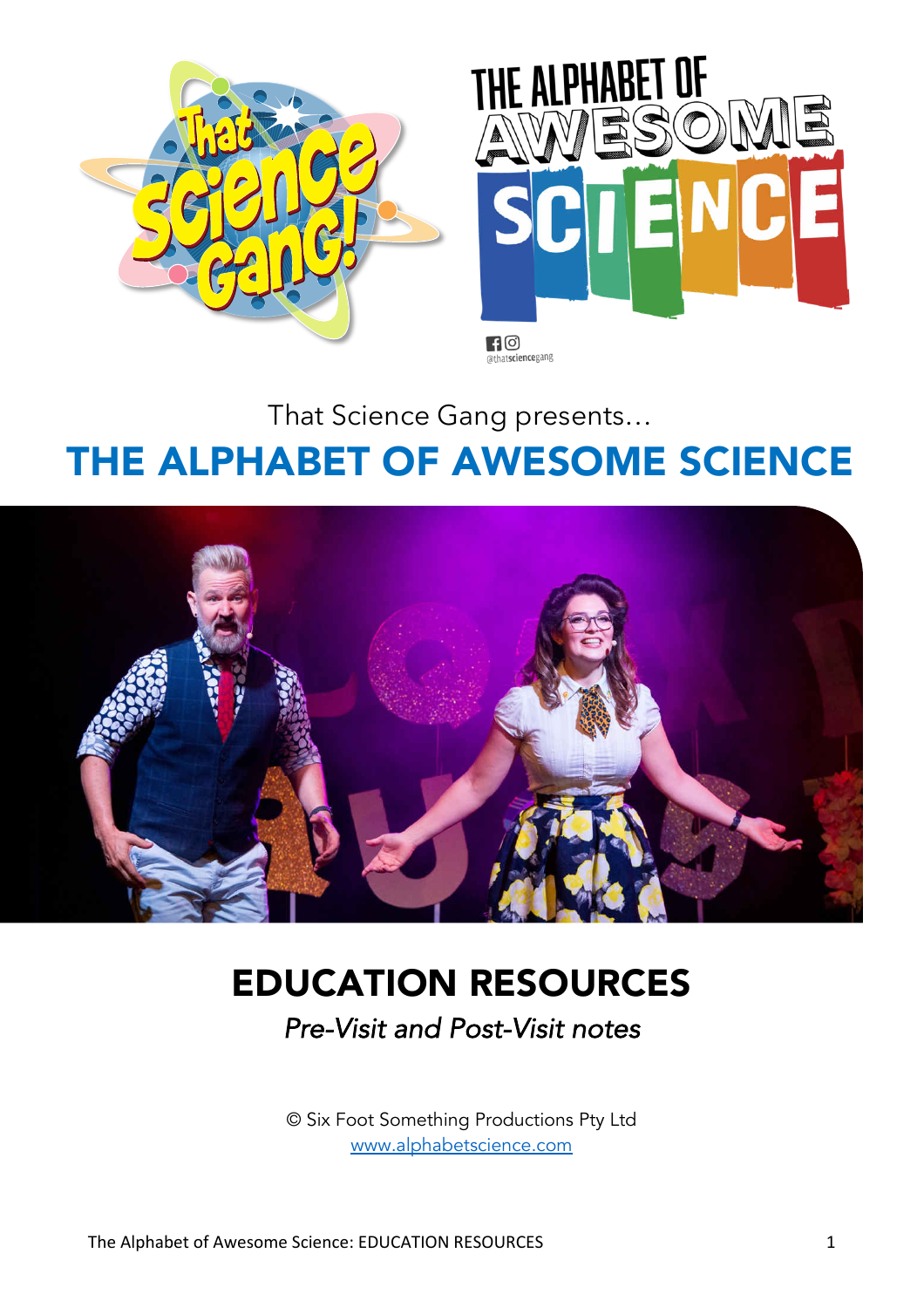## ABOUT THAT SCIENCE GANG

Established in 2002, That Science Gang is dedicated to the creation of unique and innovative science-inspired experiences that engage, entertain and educate.

### ABOUT THE ALPHABET OF AWESOME SCIENCE

#### A scientific race through the alphabet … … where fascinating words inspire spectacular science!

Debuting to critical acclaim as part of the 2019 Adelaide Fringe festival, The Alphabet of Awesome Science is an utterly unique theatrical experience - a spectacular character-driven 'science theatre' show that both figuratively *and* literally fizzes with fun.

The Alphabet of Awesome Science promotes both English language literacy as well as science literacy, encouraging audiences to engage with beautiful words, as well as captivating scientific phenomena. Professors Lexi Con and Noel Edge are a positive celebration of all things geeky – emboldening audiences to embrace their own individual passions.

### ABOUT THESE NOTES

These education resources are divided into two halves – PRE-VISIT NOTES and POST-VISIT NOTES. Each collection provides discussion points and activity ideas that encourage an exploration of *character*, the *English language* and *scientific ideas*.

For Australian Curriculum links, please visit: https://www.alphabetscience.com/australina-curriculum-links

#### CREATIVES

Writer / Director David Lampard

Sound Designer **Rodney Hutton** Lighting Designer Mark Oakley Stage Manager **Amanda Rowe** 

Cast David Lampard – Professor Noel Edge Emma Bargery – Professor Lexi Con



The Alphabet of Awesome Science: EDUCATION RESOURCES 2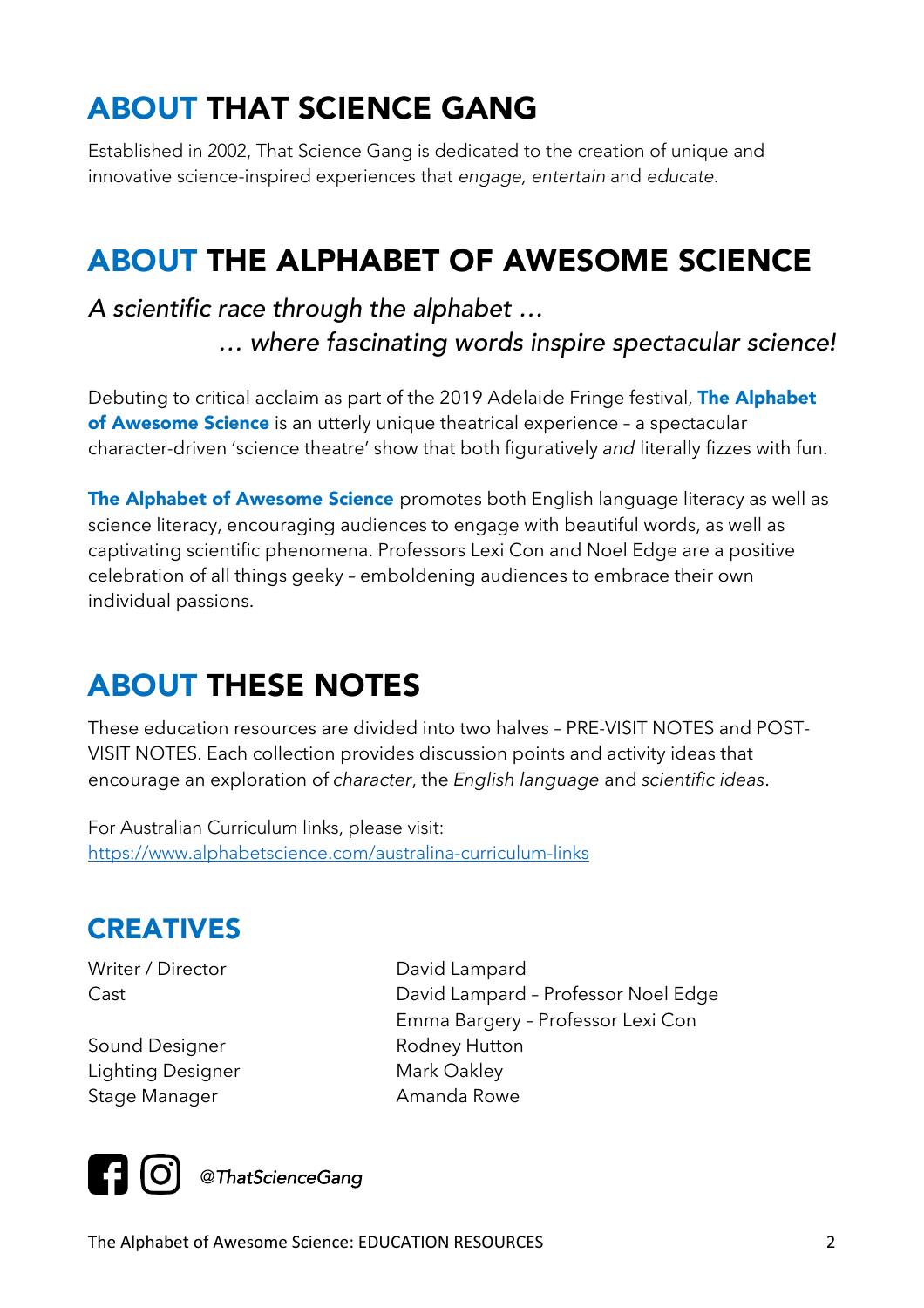# PRE-VISIT NOTES

### ABOUT THE SHOW

Join professors Lexi Con and Noel Edge (the Word Nerd and the Science Freak) for a thrilling voyage through the alphabet – where great big chewy sesquipedalian words inspire mind-blowing scientific surprises.

Professor Lexi Con has curated a curious collection of her favourite words (one for every letter of the alphabet) with each word providing Professor Noel Edge with an inspirational jumping off point for 26 quirky scientific demonstrations – that squish and squirt, float and fly, erupt and explode.

Together, this dad-joke quipping, prank-pulling pair of polished professors strut their stuff in a performance that's equal parts explosive, messy, spectacular, hilarious, fascinating and gross.

And if things weren't exciting enough, every show is completely different, with audiences determining the order in which the letters are revealed and explored.

Plus, did we mention, this is a race? This plucky pair of professors have just 52 minutes to complete their alphabetical, scientifical countdown. That's just 2 minutes per experiment!

Will they make it in time...?

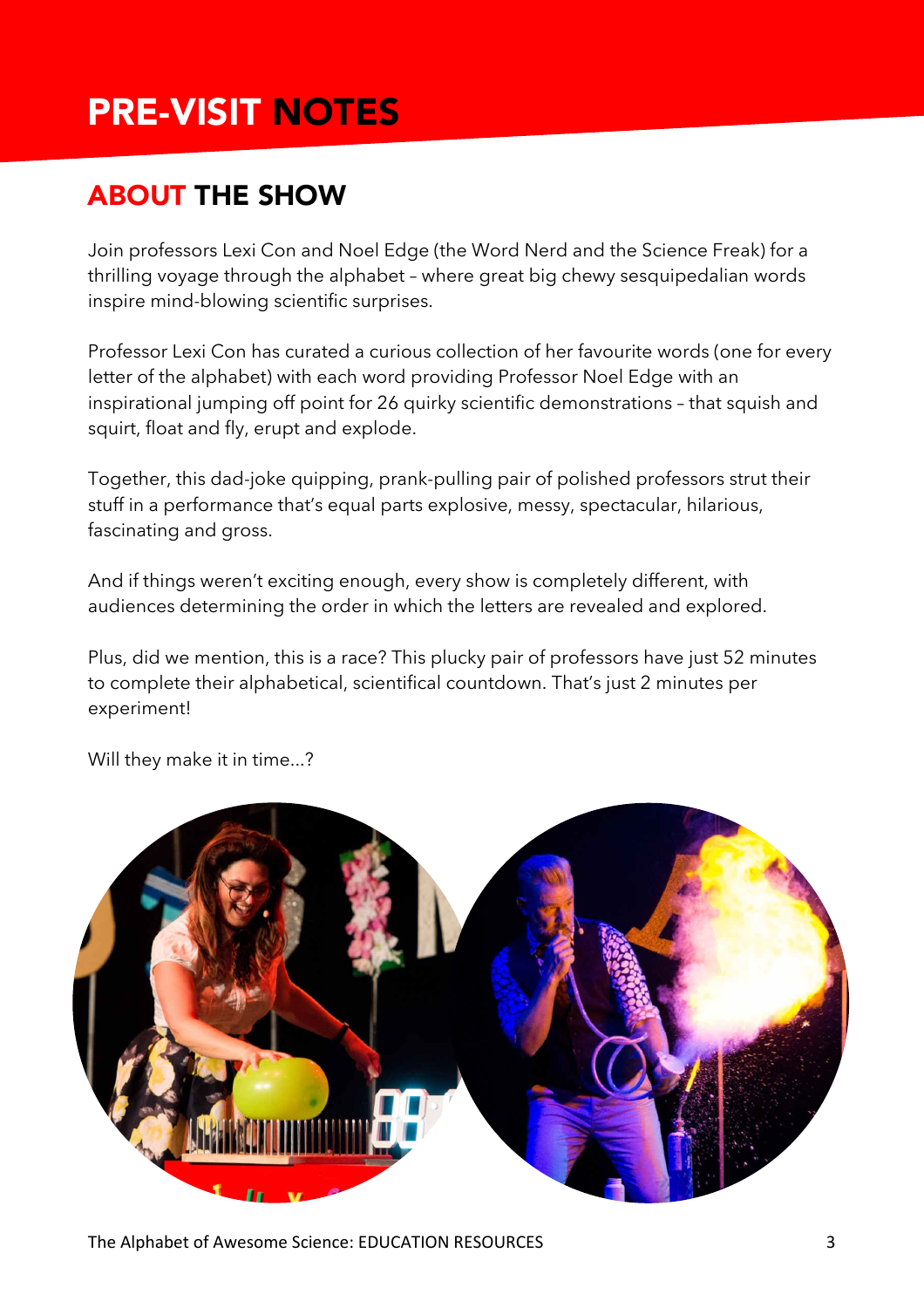### THE CHARACTERS

The Alphabet of Awesome Science is performed by two professors - Professor Lexi Con and Professor Noel Edge. Lexi is an expert lexicographer (she prefers to be called a 'word nerd') and Noel is an expert science communicator (he prefers to be called a 'science freak').

As a class, or in small groups, consider the following questions:

- What do you think a lexicographer might do?
- What do you think a science communicator might do?
- Is there a 'thing' that you are passionately 'geeky' about?
- Do you think it would be possible to turn that passion into a career?
- How many different types of careers / jobs can you think of?
- What job do you want to do when you leave school?

### THE WORDS

During The Alphabet of Awesome Science, Professor Lexi Con will introduce you to a delightfully delicious degustation of uncommon, rare, archaic and even obsolete words – one for every letter of the alphabet (plus a whole lot more thrown in for free!).

Before you are introduced to Lexi's list, you might like to explore your own relationship with words…

As a class, or in small groups, consider the following questions:

- Do you have a favourite word? Why do you think you like this word so much?
- Do you have a least favourite word? Do you know why you don't like this word?
- What is the longest word you can think of (or find)? What does it mean?
- What is the shortest word you can think of (or find)? What does it mean?

#### **ACTIVITY: CREATE YOUR OWN "ALPHABET OF AWESOME…"**

Imagine that you are going to create your own "Alphabet of Awesome…". What would that alphabet be? Maybe *The Alphabet of Awesome Animals…* or *Food…* or *Anatomy… or Gross Things*? Or perhaps something else entirely? Pick a topic, and then find a word related to that topic for each letter of the alphabet…

#### **ACTIVITY: GUESS LEXI'S ALPHABET**

Are you curious about the words Lexi has chosen for The Alphabet of Awesome **Science**? Then jump online and check out some tantalising clues: https://www.alphabetscience.com/our-alphabet

We'll be more than a little impressed if you are able to guess any of the words!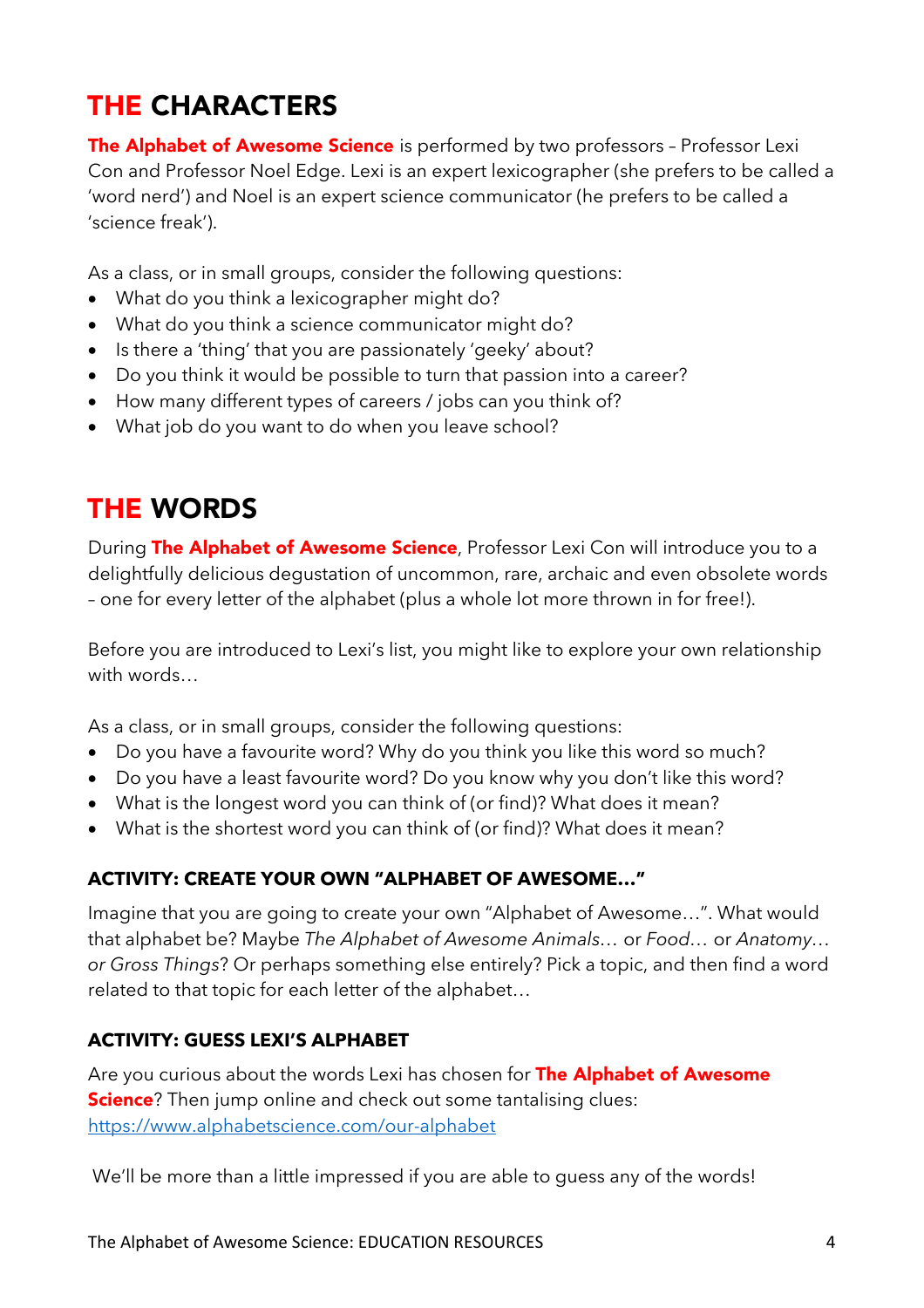#### WORD SEARCH!

25 of Lexi's words from The Alphabet of Awesome Science can be found in the *Word Search* puzzle below – that's ALMOST one for every letter of the alphabet. Lexi's word for the letter F is waaaaaay too big to fit in this puzzle! You'll have to see the show to discover what it is! Can you find ANY of these tricky words?

*Each word runs either horizontally or vertically – there are no diagonal words!*

| N | $\left( \right)$ | G            | ∩ | Z | К | Υ | Χ | M | V | Ō, | R | N |   |   | E | А | U | X | X |
|---|------------------|--------------|---|---|---|---|---|---|---|----|---|---|---|---|---|---|---|---|---|
| B | U                | А            | С | N | W |   | U | С |   | F  | Ε | R | ◯ | U | S | O | P | A | U |
| D |                  | N            | S | R | Χ |   | D | Е | ∩ | P  | R | А | Χ |   | S | Τ | К | N | K |
| Η | С                | Ν            | Β | Ε | Q | Β | W | Τ | Υ | U  | S | Н | U | Z | Χ | Τ | Υ |   | Υ |
| D | O                | U            | R | V | V | Η |   | M | Z | P  | А | Β | U |   | O | U | S | Η | R |
| J | U                |              | С |   | Ε | F | R | W | С | Χ  | Τ | J | V | W | U | Υ | G |   |   |
| O |                  | А            | O | V | R | B | Β | D | Z | Χ  | Q | F | Z | Χ | Ο | O | А | С | O |
| С | D                | R            | R |   | Τ | R |   | Η | J | Ε  | R | Q | R | Τ | Μ | M | Z | V |   |
| O |                  | G            | Y | S |   | U | E | Q | Z | Χ  | D | Е | D | O | L | E | А | Τ | E |
| S |                  | $\mathsf{l}$ | B | С | G | Μ | B | К |   | W  | Q | Ζ | X | V | B | Υ | К | Q | X |
| E | Β                | Τ            | А | Ε |   | O | С | V | W | S  | W | Z | Ε | P | Н | Υ | R | Υ | Y |
| R | Ε                | Н            | N | N | N | U | Χ | P | W | Χ  | Z | Q | O | W | Β |   | P | U | Υ |
| I | Τ                | Е            | Τ | С | Α | S | А | ◯ | S | P  | U | M | Ε | S | С | Ε | Ν | С | E |
| O | O                | R            |   | Ε | T | Z | V | B | N | M  | ◯ | B | Τ | U | R | А | Τ | Е | S |
| U | U                | M            | С | G | Е | Q | N | J | К | Τ  | Ε | F | G | D | R | G | К | К | P |
| S |                  | Е            | G | D | R | Τ | M | Е | Τ | Α  | G | R | ∩ | Β | A |   |   | S | Е |
| Χ |                  | N            | W | Ε | R | F | Κ | Е | R | U  | M | P | Ε | Ν | Τ | Υ | Η | J | N |
| O | А                | Τ            | R | Τ | N | Ε | P | Н | Е |    | O | С | ∩ | С | Ć | Υ | G |   | А |
|   |                  |              |   |   |   |   |   |   |   |    |   |   |   |   |   |   |   |   |   |
| J | G                | S            | G | Η | H | ◯ | R | R | Ε | S  | С | Ε | N | Τ | V | M | G | Т | R |

 $A_{- - - - - -}$  $B$  \_ \_ \_ \_ \_ \_  $C_{-}$  \_ \_ \_ \_ \_ \_ \_ \_ \_  $D$  \_ \_ \_ \_ \_ \_ \_ \_  $E$  \_ \_ \_ \_ \_ \_ \_ F ???  $G_{\,-\,-\,-\,-\,-\,-\,-\,-\,-\,-}$ H \_ \_ \_ \_ \_ \_ \_ \_ \_ I \_ \_ \_ \_ \_ \_ \_ \_ \_ \_



 $S$  \_ \_ \_ \_ \_ \_ \_ \_ \_ \_  $T_{-}$   $U_{---}$  $V$  \_ \_ \_ \_ \_ \_ \_ \_ \_ \_  $W$  \_ \_ \_ \_ \_ \_  $X$ <sub>-----</sub>  $Y$  \_ \_ \_ \_ \_  $Z \sim$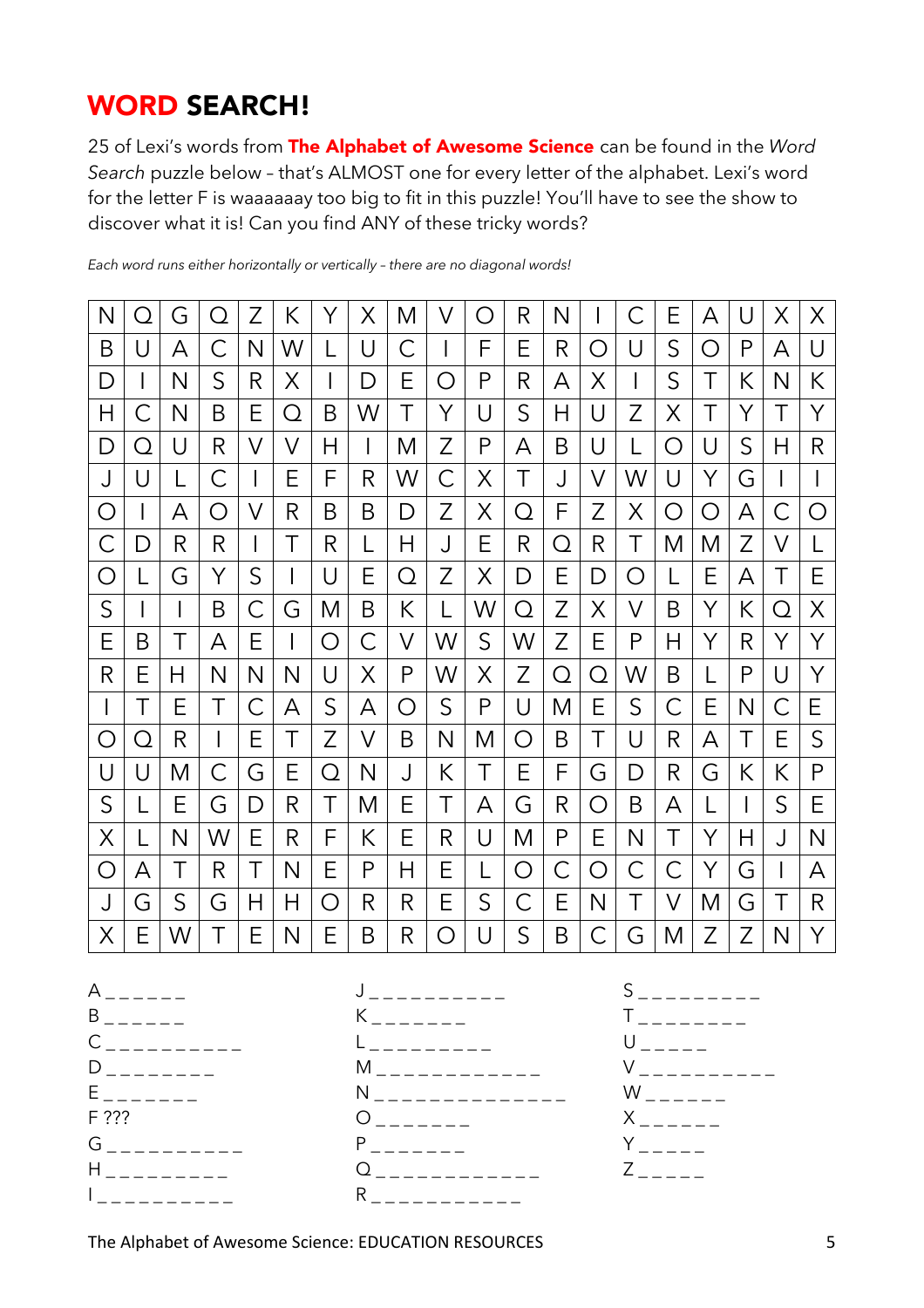### THE SCIENCE

During The Alphabet of Awesome Science, Professor Noel Edge is inspired by Lexi's words to create and present a series of quirky and spectacular science demonstrations – exploring the fields of chemistry, physics, biology, meteorology, cryogenics, acoustics… as well as many more.

Scientists are always discovering new things about the world around us (and inside us… and beyond our atmosphere!) so Noel will never run out of fascinating facts to share with audiences.

As a class, or in small groups, consider the following questions:

- People often want to know, "Why is the sky blue?" or "How do flies walk on the ceiling?" or "What is belly button lint?". What do you want to know about the world?
- What are some of the problems facing the world right now that scientific research might be able to help with or even solve?
- Have you seen any science reported recently in the news?
- Can you think of any scientific breakthroughs or discoveries?
- If you could make a scientific breakthrough, what would it be? That is, what would you like to discover or solve?

#### **THIS SHOW IS NOT RUBBISH!**

Both Professor Noel Edge and Lexi Con are currently collaborating to create a web series – that will include a whole stack of scientific demonstrations that you can try out at school or home. However, that's a little way off...!

In the meantime, check out the web series of their good friend, The Trash Can Man – who has a stack of fabulous science ideas that you can experiment with!

#### www.thisshowisNOTrubbish.com/web-series

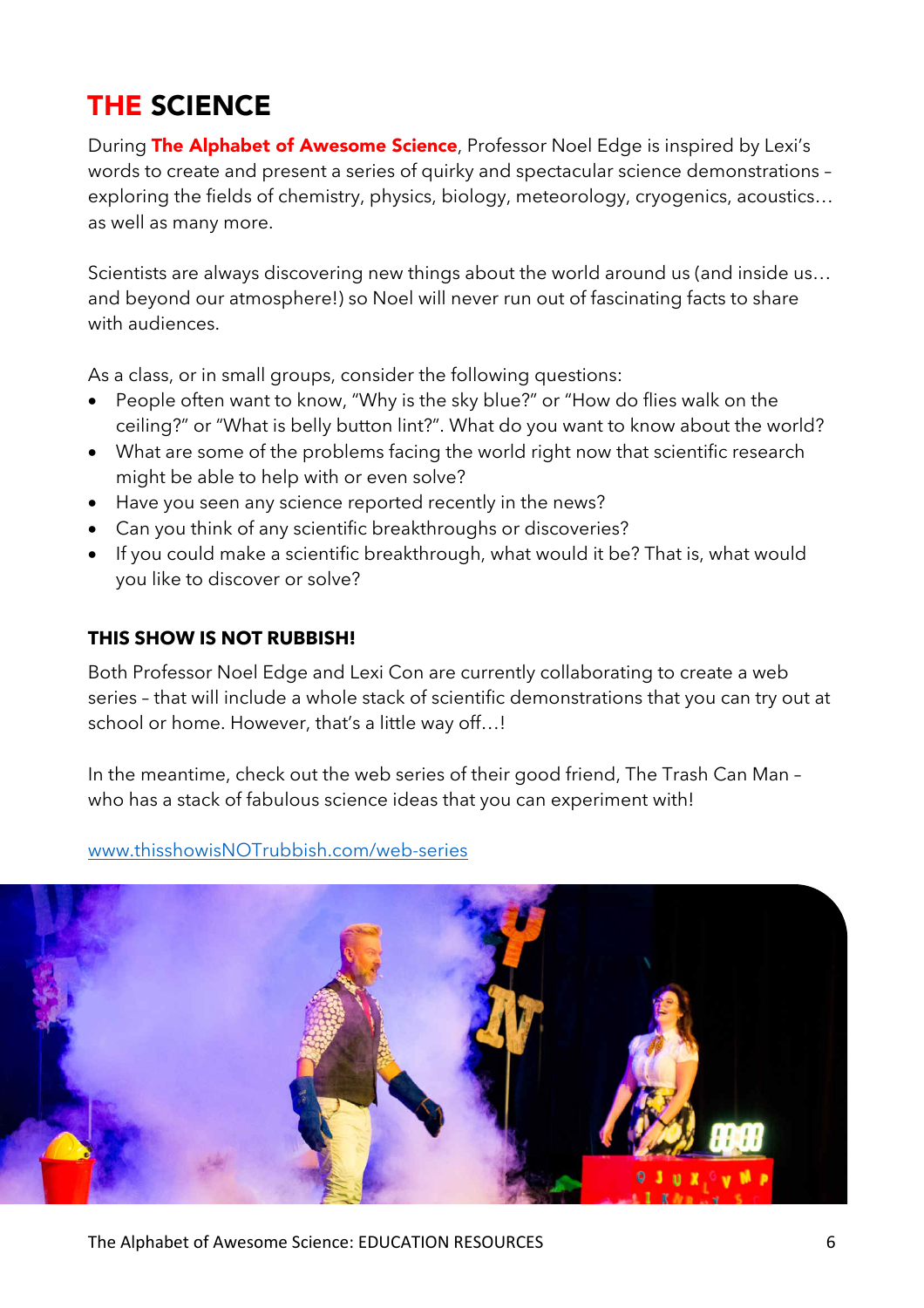# POST-VISIT NOTES

#### THE CHARACTERS

Professors Lexi Con and Noel Edge are what's known as a 'double act'. That is, a comedy performance involving two people.

Double acts were originally created for British musical hall and American vaudeville performances. They have evolved over the years and can now be found in many types of theatre performance, as well as on television and in film.

Famous double acts include:

- Abbot & Costello
- Laurel & Hardy
- Matt Lucas & David Walliams (Little Britain)
- Adam Savage & James Hyneman (MythBusters)
- Lano & Woodley
- Kath & Kim
- Hamish & Andy
- The Umbilical Brothers
- Tom & Jerry
- Bert & Ernie

Double acts often rely on an 'imbalance' between two characters to create comedic situations. This creates 'tension', as well as an opportunity for misunderstandings and misinterpretation.

Professor Lexi Con and Professor Noel Edge are very similar in many ways, however, they are also very different.

As a class, or in small groups, consider the following questions:

- Describe Professor Lexi Con. What are her personality traits? What do you think she likes? What do you think she dislikes?
- Describe Professor Noel Edge. What are his personality traits? What do you think he likes? What do you think he dislikes?
- How are Lexi and Noel similar?
- How are Lexi and Noel different?
- Describe the relationship between the two characters? Are they friends? Or do they just work together? Or something else…?
- How do you think Lexi and Noel met? Create a backstory for these two characters…

#### **ACTIVITY: CREATE YOUR OWN DOUBLE ACT**

Working in pairs, create your own double act! Consider the questions below and then create a script for your new comedy duo. Is your act best suited to the stage or screen? Consider performing your act for the class – or creating a video.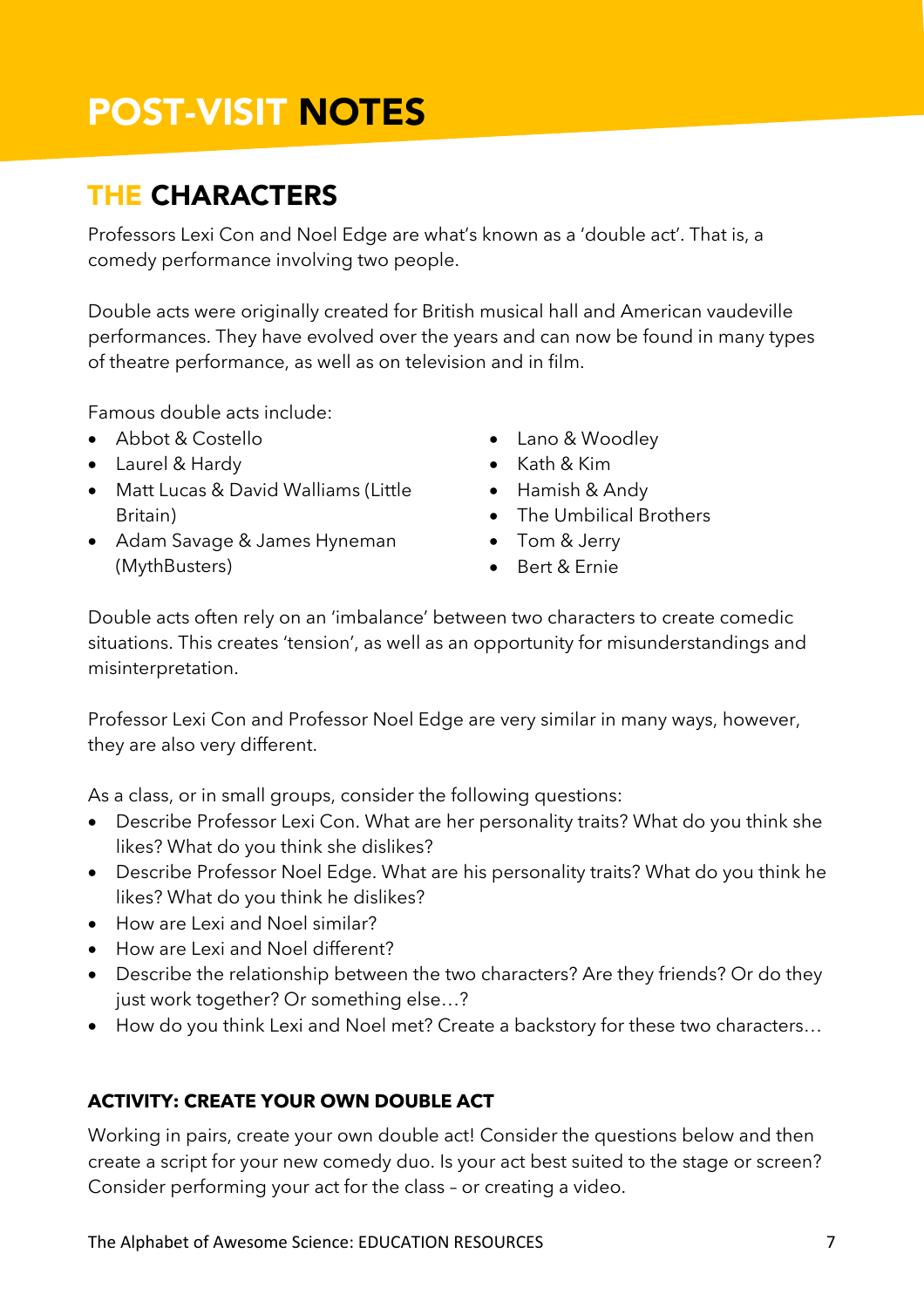- Who are the two characters?
- What are their jobs?
- What are their character traits?
- How are the two characters similar? How are they different?
- Why do the pair work so well together?
- What kind of a performance would they create together?

### THE WORDS

On the next page, you'll find a list of all the crazy cool words that Lexi Con introduced as part of The Alphabet of Awesome Science - as well as their definitions. Were there any words on that list that you recognised? If so, well done! Lexi's collection includes examples of uncommon, rare, archaic and obsolete words.

> **Uncommon:** *An out of the ordinary or unusual word*  **Rare:** *A word that is not often used*  **Archaic:** *A very old or old-fashioned word*  **Obsolete:** *A word that is no longer used*

As a class, or in small groups, consider the following questions:

- What is your favourite word on the list? Why?
- What is your least favourite word on the list? Why?
- Can you create a sentence (or story!) using any one of the words?

#### **ACTIVITIES: WORD GAMES**

Below are some suggestions for some fun and creative word games. Work individually or in small groups to build sentences, poems and stories according an increasingly difficult set of rules and ideas…

- Create a *pangram*
	- o *That is, a sentence that includes every letter in the alphabet*
- Create an *acrostic*
	- o *That is, a poem where the first letter of each new line spells out a word*
- Write a sentence where each new word begins with a new letter of the alphabet
	- o *Try this using the letters of the alphabet in sequence (from A to Z)…*
	- o *Try this using the letters of the alphabet in any sequence…*
- Write a complete story where each new sentence begins with a word that begins with a new letter of the alphabet.
	- o *Try this using the letters of the alphabet in sequence (from A to Z)…*
	- o *Try this using the letters of the alphabet in any sequence…*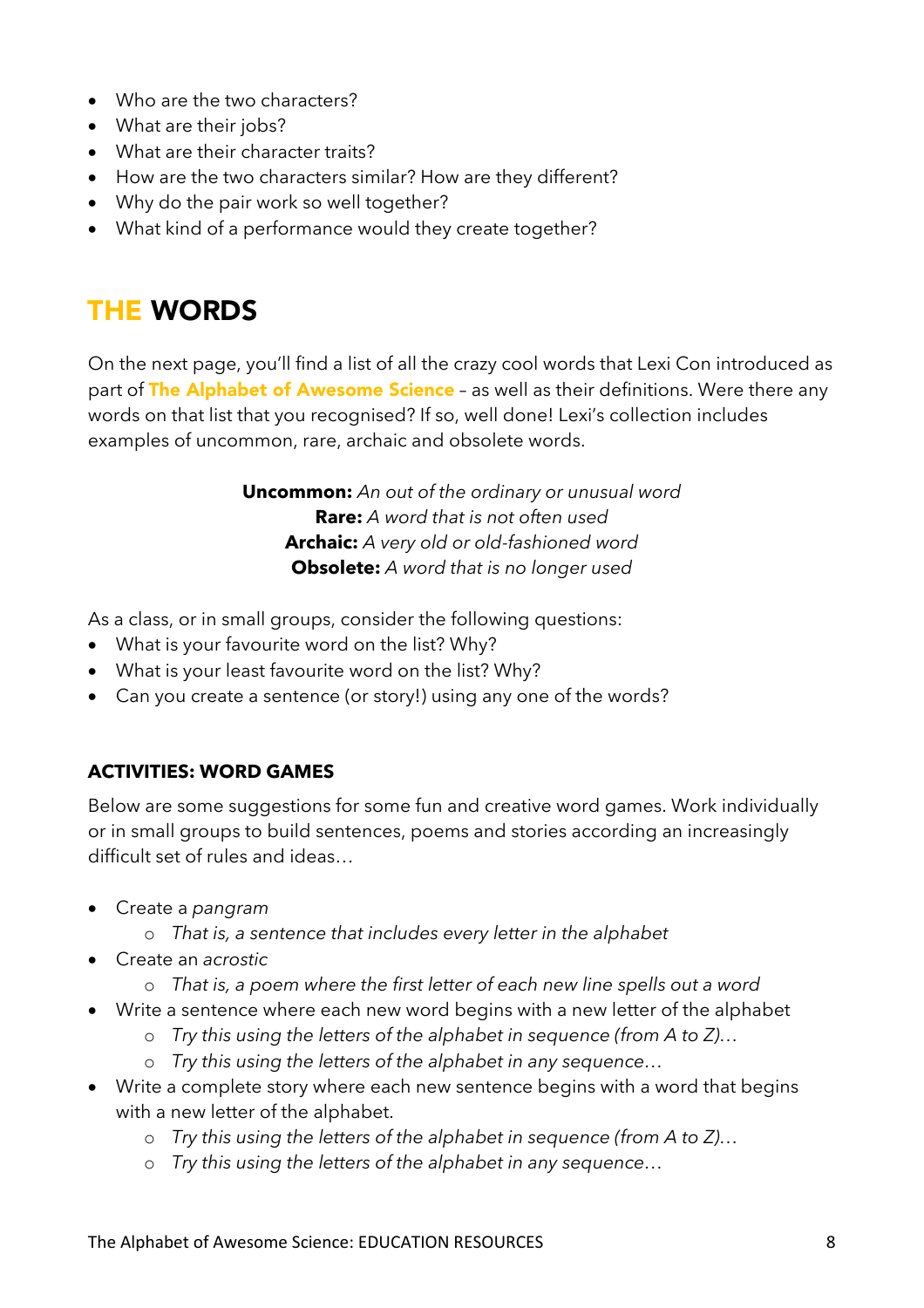### LEXI's ALPHABET

|                               | A is for ANNULAR                       | ring-shaped                                                       |
|-------------------------------|----------------------------------------|-------------------------------------------------------------------|
|                               | <b>B</b> is for <b>BRUMOUS</b>         | foggy and wintry                                                  |
|                               | C is for <b>CORYBANTIC</b>             | wild; frenzied                                                    |
|                               | <b>D</b> is for DEDOLEATE              | to cease being unhappy                                            |
|                               | E is for <b>ERUMPENT</b>               | bursting forth                                                    |
|                               | F is for FLOCCINAUCINIHILIPILIFICATION | the process of estimating something as<br>worthless               |
|                               | <b>G</b> is for <b>GITHERMENTS</b>     | a miscellaneous collection of things                              |
|                               | H is for HORRESCENT                    | bristling with horror; shuddering                                 |
|                               | I is for <b>IDEOPRAXIST</b>            | one who is impelled to carry out an idea                          |
|                               | J is for JOCOSERIOUS                   | simultaneously jocular and serious                                |
|                               | K is for KYRIOLEXY                     | the use of literal expressions                                    |
|                               | L is for LUCIFEROUS                    | illuminating, providing light                                     |
|                               | M is for METAGROBALISE                 | to puzzle; mystify                                                |
|                               | N is for NEPHELOCOCCYGIA               | the act of seeking and finding shapes in<br>clouds                |
|                               | O is for OBTURATE                      | to block up or obstruct                                           |
|                               | P is for PABULOUS                      | nourishing                                                        |
|                               | <b>Q</b> is for QUICQUIDLIBET          | whatever one pleases                                              |
|                               | <b>R</b> is for <b>REVIVISCENCE</b>    | an act of reviving something                                      |
|                               | S is for SPUMESCENT                    | foamy                                                             |
|                               | T is for TENEBROUS                     | to dance for joy                                                  |
| <b>U</b> is for <b>ULLAGE</b> |                                        | unfilled space in a container                                     |
|                               | V is for VERTIGINATE                   | to whirl dizzily around                                           |
| W is for WIRBLE               |                                        | to whirl; eddy                                                    |
|                               | X is for XANTHIC                       | yellowish                                                         |
| Y is for YESPEN               |                                        | an amount that can be held in a person's<br>hands cupped together |
| Z is for <b>ZEPHYR</b>        |                                        | a soft, gentle breeze                                             |

For even more information about these words, visit our website: https://www.alphabetscience.com/answers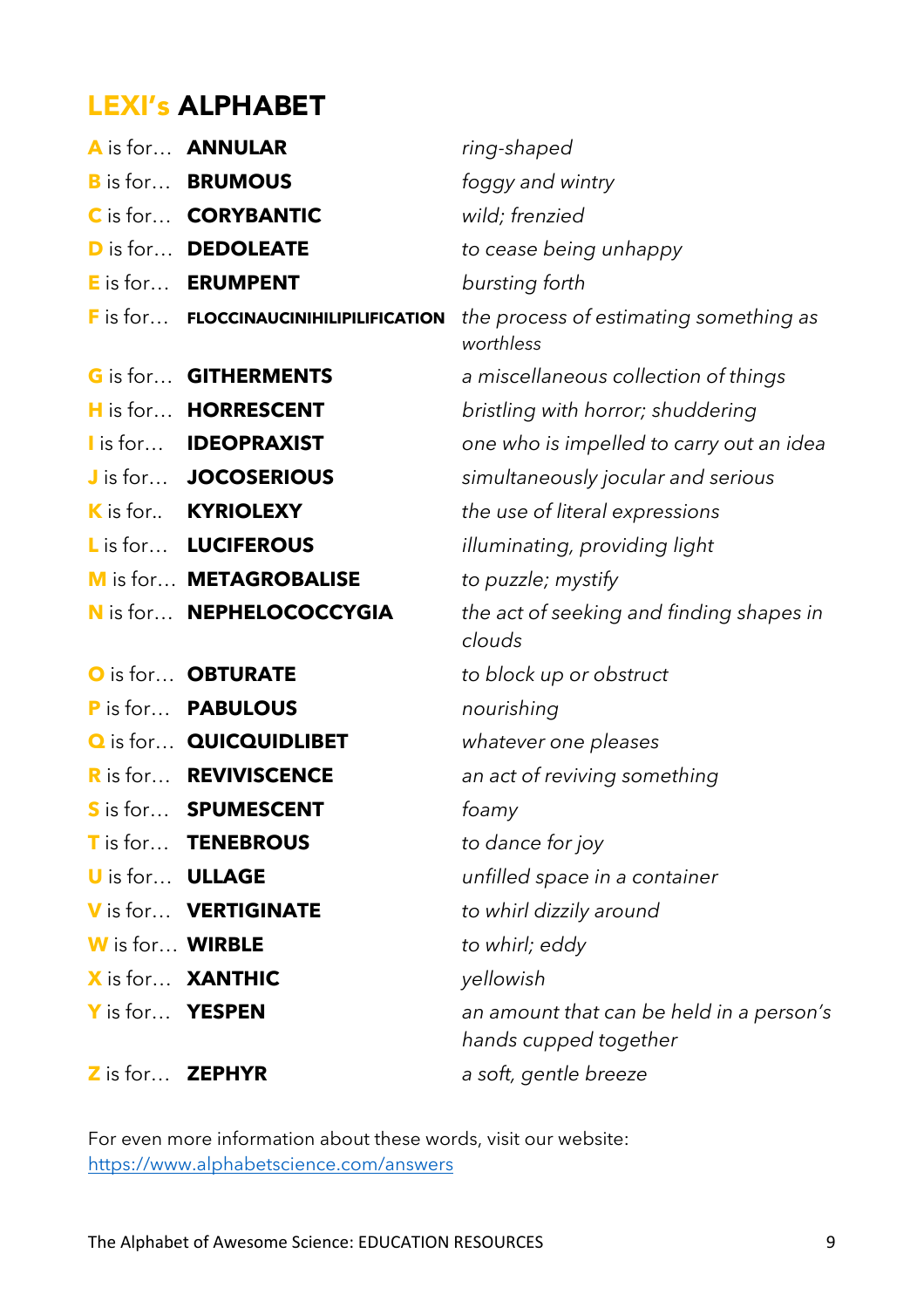### WORD SEARCH!

25 of Lexi's words from The Alphabet of Awesome Science can be found in the *Word Search* puzzle below – that's ALMOST one for every letter of the alphabet. The word that is missing is *floccinaucinihilipilification* – it's waaaaaay too big to fit in this puzzle!

| N            | $\left(\begin{array}{c} 1 \end{array}\right)$ | G | $\left( \right)$                                | Z | К | Υ | Χ | M | V | $\left(\begin{array}{c} \end{array}\right)$ | R            | N |   | C                                             | Е | А | U | Χ | X                |
|--------------|-----------------------------------------------|---|-------------------------------------------------|---|---|---|---|---|---|---------------------------------------------|--------------|---|---|-----------------------------------------------|---|---|---|---|------------------|
| B            | U                                             | A | С                                               | N | W | L | U | С |   | F                                           | Ε            | R | O | U                                             | S | O | P | А | U                |
| D            |                                               | N | $\mathsf{S}$                                    | R | Χ | I | D | Ε | ◯ | P                                           | R            | А | Χ |                                               | S | Τ | К | Ν | К                |
| Н            | С                                             | N | Β                                               | Е | Q | B | W | Τ | Υ | U                                           | S            | Η | U | Z                                             | Χ | Τ | Υ | Τ | Υ                |
| D            | O                                             | U | R                                               | V | V | H |   | M | Z | P                                           | А            | B | U |                                               | O | U | S | Н | R                |
| J            | U                                             |   | С                                               |   | Е | F | R | W | С | Χ                                           | T            | J | V | W                                             | U | Υ | G |   |                  |
| O            |                                               | Α | $\left( \begin{array}{c} 1 \end{array} \right)$ | V | R | B | Β | D | Z | Χ                                           | Q            | F | Z | Χ                                             | O | ◯ | A | С | $\left( \right)$ |
| $\mathsf C$  | D                                             | R | R                                               |   | T | R |   | Н | J | Ε                                           | R            | Q | R | Τ                                             | Μ | Μ | Z | V |                  |
| O            |                                               | G | Υ                                               | S |   | U | Ε | Q | Z | Χ                                           | D            | Е | D | $\left(\begin{array}{c} 1 \end{array}\right)$ |   | E | А | Τ | Е                |
| S            |                                               |   | B                                               | С | G | Μ | Β | К | L | W                                           | Q            | Z | Χ | V                                             | B | Y | К | Q | X                |
| E            | B                                             | Τ | А                                               | Е |   | O | С | V | W | S                                           | W            | Z | Е | P                                             | H | Υ | R | Υ | Υ                |
| R            | Ε                                             | Н | N                                               | N | N | U | Χ | P | W | Χ                                           | Z            | O | O | W                                             | B |   | P | U | Υ                |
| I            | Τ                                             | Е | Τ                                               | С | А | S | А | O | S | P                                           | U            | M | Ε | S                                             | С | Ε | N | С | E                |
| O            | Q                                             | R |                                                 | Ε | Τ | Z | V | Β | N | M                                           | O            | Β | Τ | U                                             | R | А | Τ | Е | S                |
| U            | U                                             | Μ | С                                               | G | Е | Q | N | J | К | Τ                                           | Ε            | F | G | D                                             | R | G | К | К | P                |
| S            |                                               | Ε | G                                               | D | R | T | M | Е | Τ | Α                                           | G            | R | O | B                                             | А |   |   | S | Ε                |
| Χ            |                                               | N | W                                               | Ε | R | F | К | Ε | R | U                                           | M            | P | E | Ν                                             | Τ | Υ | Η | J | N                |
| O            | А                                             | Τ | R                                               | Τ | N | Ε | P | Н | Ε |                                             | O            | С | O | С                                             | С | Υ | G |   | A                |
| J            | G                                             | S | G                                               | Η | Н | O | R | R | E | S                                           | С            | E | N | Τ                                             | V | M | G | Τ | R                |
| $\mathsf{X}$ | E                                             | W | Τ                                               | Ε | N | Ε | B | R | ∩ | $\cup$                                      | $\mathsf{S}$ | B | С | G                                             | M | Z | Z | N | Y                |

*Each word runs either horizontally or vertically – there are no diagonal words!*

Annular Brumous Corybantic Dedoleate Erumpent *F – TOO BIG for the puzzle!* **Githerments** Horrescent Ideopraxist

- Jocoserious Kyriolexy Luciferous Metagrobalise Nephelococcygia **Obturate** Pabulous **Quicquidlibet** Revivisence
- Spumescence Tenebrous Ullage Vertiginate Wirble Xanthic Yespen Zephyr